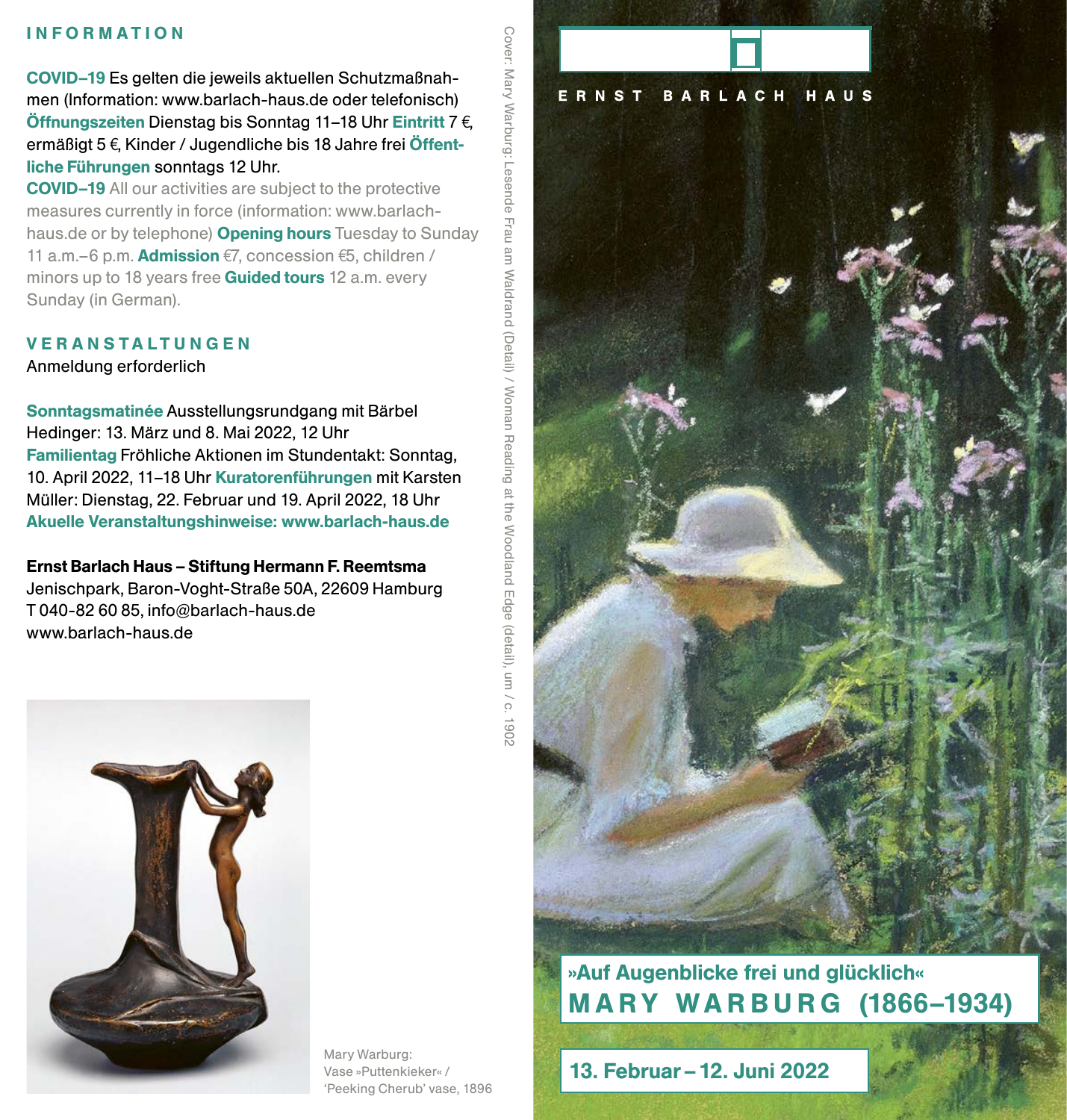### »Auf Augenblicke frei und glücklich« MARY WARBURG 13. Februar – 12. Juni 2022

#### 'Moments of freedom and happiness' MARY WARBURG 13 February – 12 June 2022

The Ernst Barlach Haus now pays homage to Mary Warburg with an exhibition of around 50 works from almost as many years – during which she continually had to assert her artistic ambitions against social conventions and family duties. The presentation includes drawings, pastels and sculpture, and the selection follows the artist's main interests. In her atmospheric travel pictures, views of Hamburg and portraits of relatives and friends, Warburg shows herself to be a sensitive observer with a sharp eye and a skilled hand. Ewer am Elbstrand / Ewer Boat on the Elbe Beach, 1886 Mary, Marietta und / and Aby Warburg, 1901

The Hamburg native Mary Warburg, née Hertz (1866–1934), is one of today's largely forgotten modernist artists. During her lifetime she was overshadowed by her well-known husband, the distinguished art historian Aby Warburg (1866–1929), who became famous for his library of cultural studies and the pioneering visual atlas *Mnemosyne*.

The exhibition is based on an extensive monograph edited by Bärbel Hedinger and Michael Diers. Published in 2020, it introduces the work of Mary Warburg in essays and an annotated catalogue raisonné (Hirmer Verlag, €68).

Die Hamburgerin Mary Warburg, geb. Hertz (1866–1934), gehört bis heute zu den weitgehend unbekannten Künstlerinnen der Moderne. Bereits zu Lebzeiten stand sie im Schatten ihres Ehemanns, des Kunsthistorikers Aby Warburg (1866–1929), der durch seine Kulturwissenschaftliche Bibliothek und den epochalen Bilderatlas *Mnemosyne* Berühmtheit erlangte. Nun würdigt das Ernst Barlach Haus Mary Warburg mit einer Werkschau, die rund 50 Arbeiten aus fast ebenso vielen Jahren versammelt – Jahre, in denen sich Warburgs künstlerische Ambitionen immer wieder gegen gesellschaftliche Konventionen und familiäre Verpflichtungen behaupten mussten. Zu sehen sind Zeichnungen, Pastelle und plastische Arbeiten, deren Auswahl Warburgs Hauptinteressen folgt. In ihren stimmungsvollen Reisebildern, impressionistisch gefärbten Hamburg-Ansichten und Porträts von Familienmitgliedern und Freunden zeigt sie sich als feinfühlige Beobachterin mit wachem Auge und geschulter Hand.

Wolkenverhangener Gletscher in den Dolomiten / **Marietta Marietta Warburg mit Puppe / with Doll, 1903 looks at it moments of freedom and happiness.'** Marietta Warburg mit Puppe / with Doll, 1903 'One day I'd like to paint a picture that grants anyone who Mary Warburg, 1894





Grundlage für die Schau ist eine 2020 von Bärbel Hedinger und Michael Diers herausgegebene Monografie, die Warburgs Schaffen in Aufsätzen und einem kommentierten Werkverzeichnis vorstellt (Hirmer Verlag, 68 Euro).



Mary Warburg neben ihrer Büste von / next to her bust of Lili du Bois-Reymond, 1923





Cloud-covered Glacier in the Dolomites, 1890



Blick in einen Blumengarten / View of a Flower Garden, um / c. 1921, Warburg Institute Archive, London /// Gartenseite des Warburgschen Wohnhauses / Garden Side of the Warburg Residence at Heilwigstraße 114, 1922, Privatbesitz / private collection, England

Bonn 2022; Fotos / photos: Andreas Pauly lass des Künstlers / estate of the artist, courtesy Galerie Thomas, München / Munich © VG Bild-Kunst, Walford, Warburg Institute Archive / Ian Jones /// Für die Werke von / for the works by Günter Haese: Nach-Nachlass der Künstlerin / estate of the artist, Hamburger Kunsthalle; Fotos / photos: Andrea Völker, Elke Für die Werke von / for the works by Mary Warburg, soweit nicht anders vermerkt / if not otherwise stated:

»Ich möchte mal ein solches Bild malen, das jeden, der es ansieht, auf Augenblicke frei und glücklich macht.« Mary Warburg, 1894



Aby Warburg, 1930 /// Aby Warburg am Schreibtisch (linker Teil des Triptychons »Palazzo Potetje«) / at His Desk (left panel of the triptych 'Palazzo Potetje'), 1897



Auf der Wiese / In the Meadow in Goßlers Park, Hamburg-Hoheluft, 1894, Privatbesitz / private collection, Hamburg